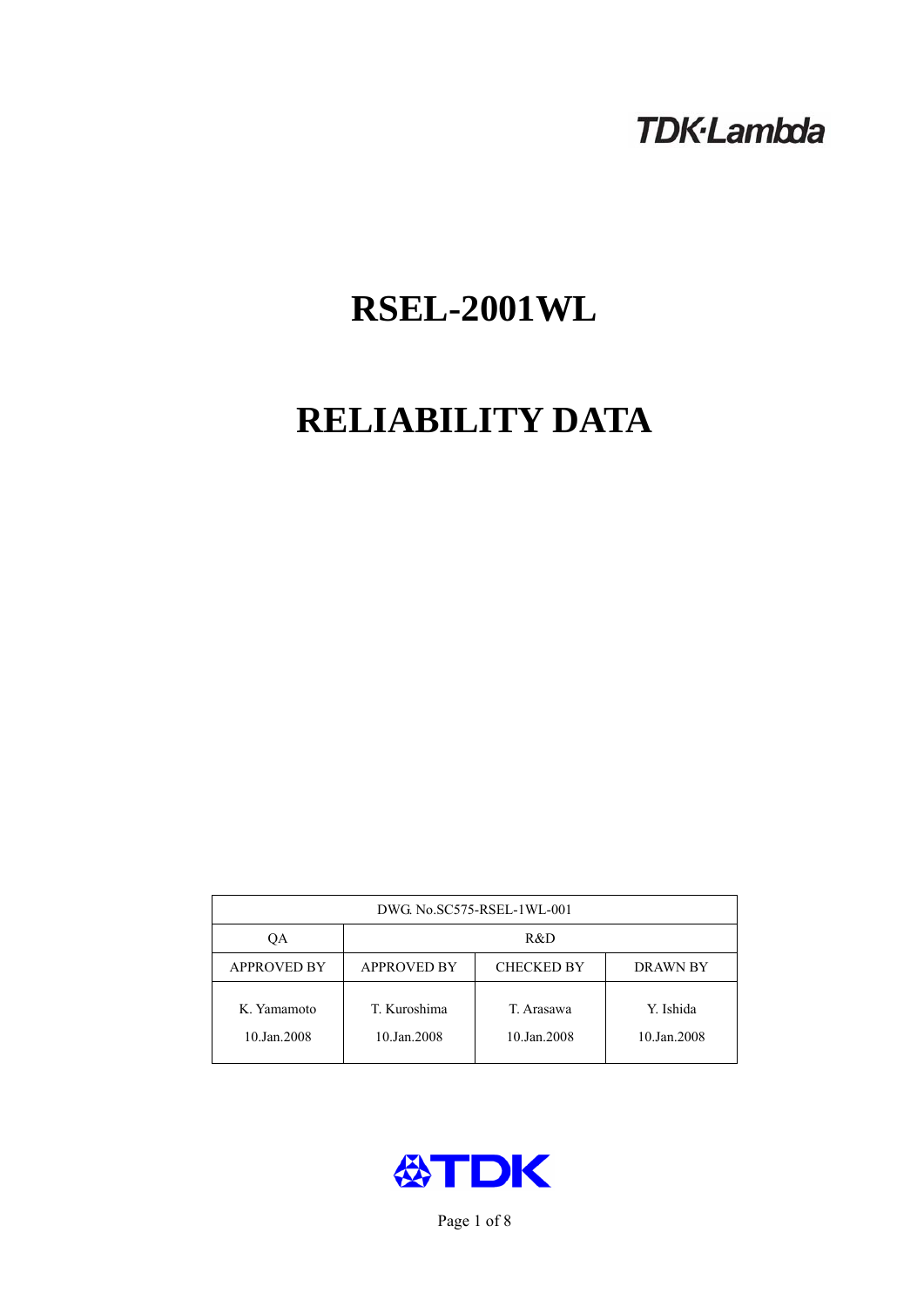#### **RSEL-2001WL**

## **I N D E X**

|                                     | Page   |
|-------------------------------------|--------|
| 1. Calculated Values of MTBF        | Page-3 |
| 2. Vibration Test                   | Page-4 |
| 3. Heat Cycle Test                  | Page-5 |
| 4. Humidity Test                    | Page-6 |
| 5. High Temperature Resistance Test | Page-7 |
| 6. Low Temperature Storage Test     | Page-8 |

The following data are typical values. As all units have nearly the same characteristics, the data to be considered as ability values.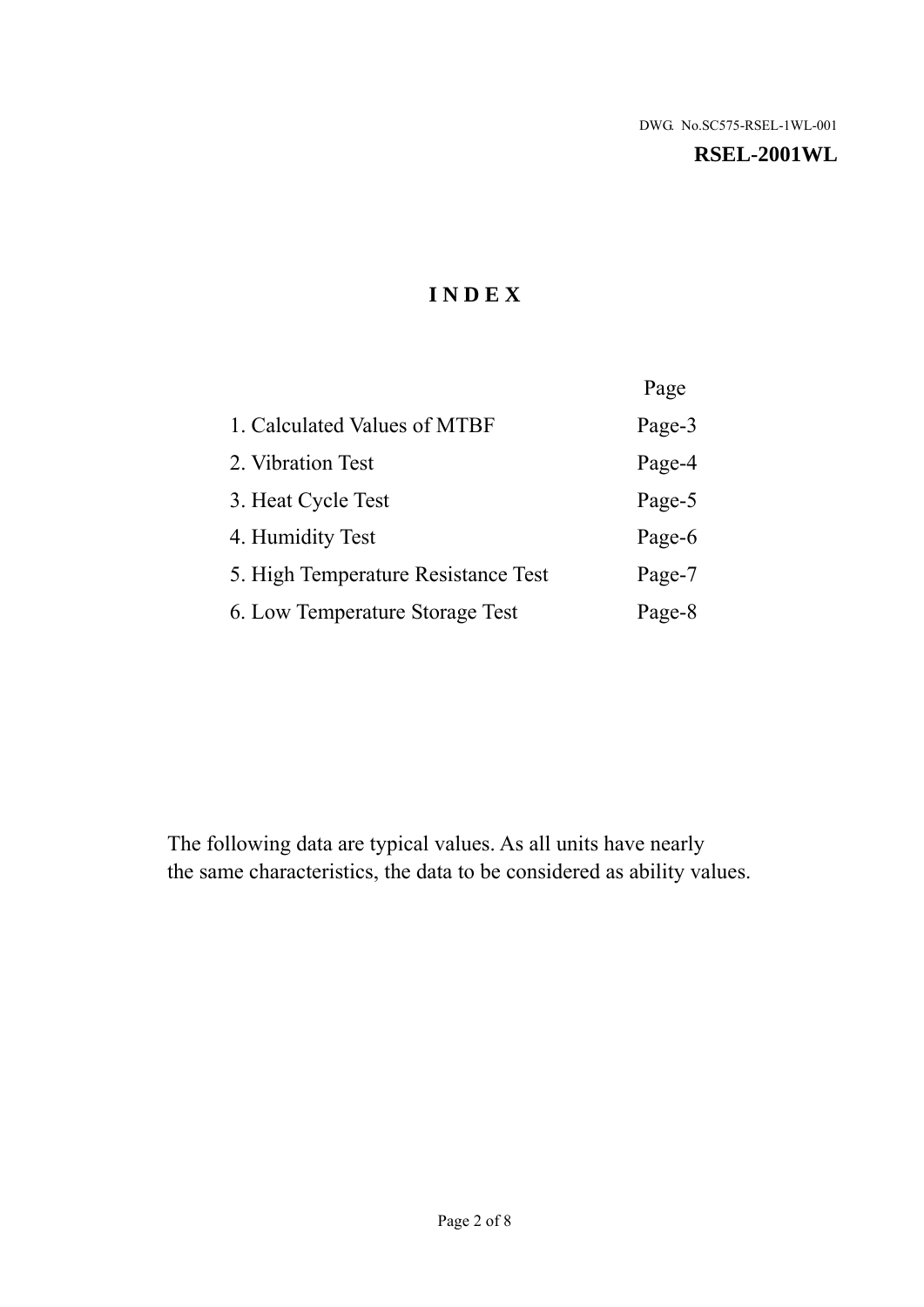#### **RSEL-2001WL**

1. Calculated values of MTBF

MODEL : RSEL-2001WL

(1) Calculating Method

 Calculated based on parts stress reliability projection of MIL-HDBK-217F NOTICE2.

Individual failure rates  $\lambda$  G is given to each part and MTBF is calculated by the count of each part.

$$
MIBF = \frac{1}{\lambda_{\text{equip}}} = \frac{1}{\sum_{i=1}^{n} N_i (\lambda_G \pi_Q)_i} \times 10^6 \text{ (hours)}
$$

| : Total equipment failure rate (Failure / $10^6$ Hours)                   |
|---------------------------------------------------------------------------|
| : Generic failure rate for the $\hbar$ generic part                       |
| (Failure/ $10^6$ Hours)                                                   |
| : Quantity of <i>i</i> th generic part                                    |
| : Number of different generic part categories                             |
| : Generic quality factor for the <i>i</i> th generic part ( $\pi Q = 1$ ) |
|                                                                           |

- (2) MTBF Values
	- GF : Ground, Fixed

 $MTBF = 26,441,036$  (Hours)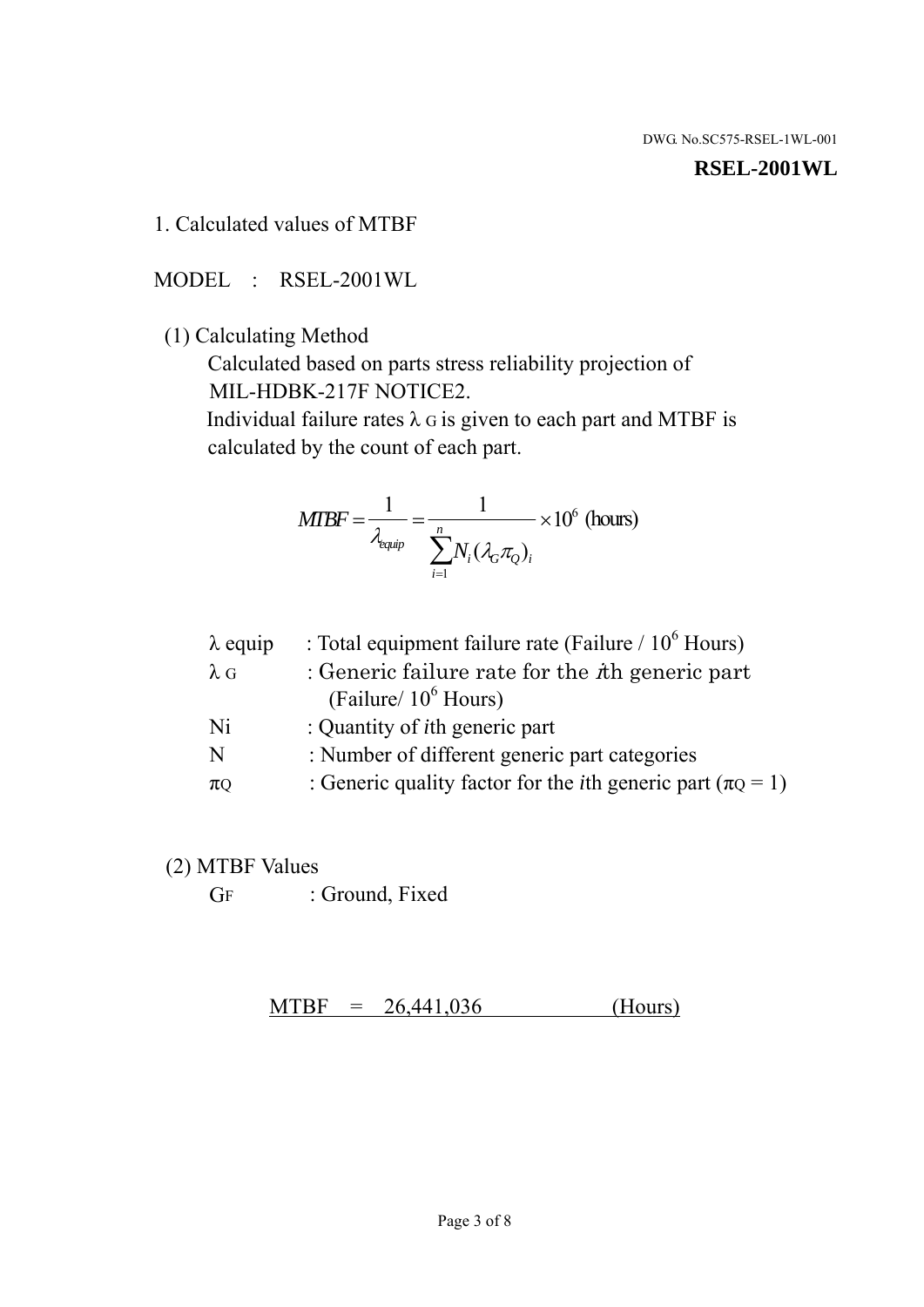#### **RSEL-2001WL**

2. Vibration Test

### MODEL : RSEL-2001WL (Representation Product : RSEL-2006W)

- (1) Vibration Test Class Frequency Variable Endurance Test
- (2) Equipment Used Controller VS-1000-6, Vibrator 905-FN ( IMV CORP.)
- (3) The Number of D.U.T. (Device Under Test) 5 units
- (4) Test Condition
	- · Frequency : 10~55Hz
	- · Amplitude : 1.5mm, Sweep for 1 min.
	- · Dimension and times : X, Y and Z directions for 2 hours each.

#### (5) Test Method

Fix the D.U.T. on the fitting-stage

## (6) Test Results

PASS

#### Typical Sample Data

| . .                                |                                                         |                  |                     |                     |
|------------------------------------|---------------------------------------------------------|------------------|---------------------|---------------------|
| Check item                         | Spec.                                                   |                  | <b>Before Test</b>  | After Test          |
| Attenuation (dB)                   | Differential Mode: 25dBmin.                             | 1 MHz            | 47.70               | 47.24               |
|                                    |                                                         | 30 MHz           | 60.94               | 59.16               |
|                                    | Common Mode: 25dBmin.                                   | 1 MHz            | 37.62               | 37.84               |
|                                    |                                                         | $10 \text{ MHz}$ | 55.26               | 55.38               |
| Leakage Current (mA)               | Line1<br>$1mA$ max. $(250V, 60Hz)$<br>Line <sub>2</sub> |                  | 0.30                | 0.29                |
|                                    |                                                         |                  | 0.30                | 0.29                |
| DC Resistance $(m\Omega)$          | $80m \Omega$ max.                                       |                  | 24.96               | 25.50               |
| <b>Test Voltage</b>                | $L-L: 1768Vdc$ 60s.                                     |                  | OK                  | OK.                 |
|                                    | $L-E$ : 2500Vac 60s.                                    |                  |                     |                     |
| Isolation Resistance ( $M\Omega$ ) | $100M \Omega$ min. (500Vdc 60s)                         |                  | $3.9 \times 10^{6}$ | $4.5 \times 10^{6}$ |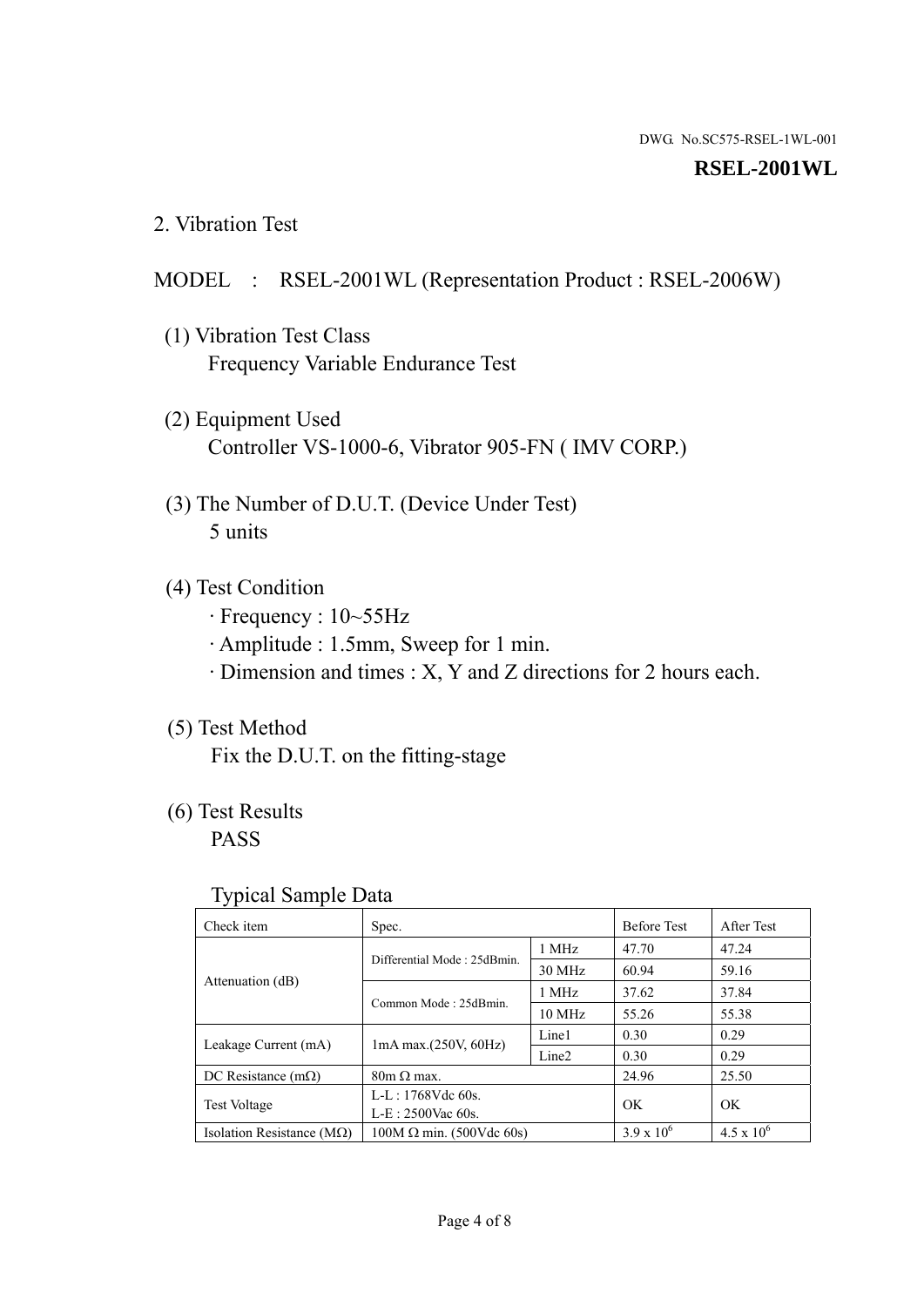1 cycle

30min.

3min.

30min.

3. Heat Cycle Test

## MODEL : RSEL-2001WL (Representation Product : RSEL-2006W)

- (1) Equipment Used TEMPERATURE CHAMBER TSA-71H-W (ESPEC CORP.)
- (2) The Number of D.U.T. (Device Under Test) 5 units
- (3) Test Conditions
	- · Ambient Temperature : -25~+85°C · Test Cycles : 100cycles
- (4) Test Method

 Before the test check if there is no abnormal characteristics and put the D.U.T. in the testing chamber. Then test it in the above cycles, After the test is completed leave it for 1 hour at room temperature and check it if there is no abnormal each characteristics.

 $+85$ °C

 $-25^{\circ}$ C

(5) Test Results

PASS

| <b>Typical Sample Data</b> |  |  |
|----------------------------|--|--|
|----------------------------|--|--|

| Check item                    | Spec.                           |                   | <b>Before Test</b>  | After Test          |
|-------------------------------|---------------------------------|-------------------|---------------------|---------------------|
|                               | Differential Mode: 25dBmin.     | 1 MHz             | 47.64               | 47.86               |
|                               |                                 | 30 MHz            | 58.32               | 59.54               |
| Attenuation (dB)              | Common Mode: 25dBmin.           | 1 MHz             | 37.94               | 39.00               |
|                               |                                 | $10 \text{ MHz}$  | 54.52               | 56.02               |
| Leakage Current (mA)          | 1mA max. (250V, 60Hz)           | Line1             | 0.30                | 0.33                |
|                               |                                 | Line <sub>2</sub> | 0.29                | 0.34                |
| DC Resistance $(m\Omega)$     | $80m \Omega$ max.               |                   | 25.54               | 25.18               |
| <b>Test Voltage</b>           | $L-L: 1768Vdc$ 60s.             |                   | OK                  | OK.                 |
|                               | $L-E: 2500$ Vac 60s.            |                   |                     |                     |
| Isolation Resistance ( $MQ$ ) | $100M \Omega$ min. (500Vdc 60s) |                   | $4.9 \times 10^{6}$ | $4.2 \times 10^{6}$ |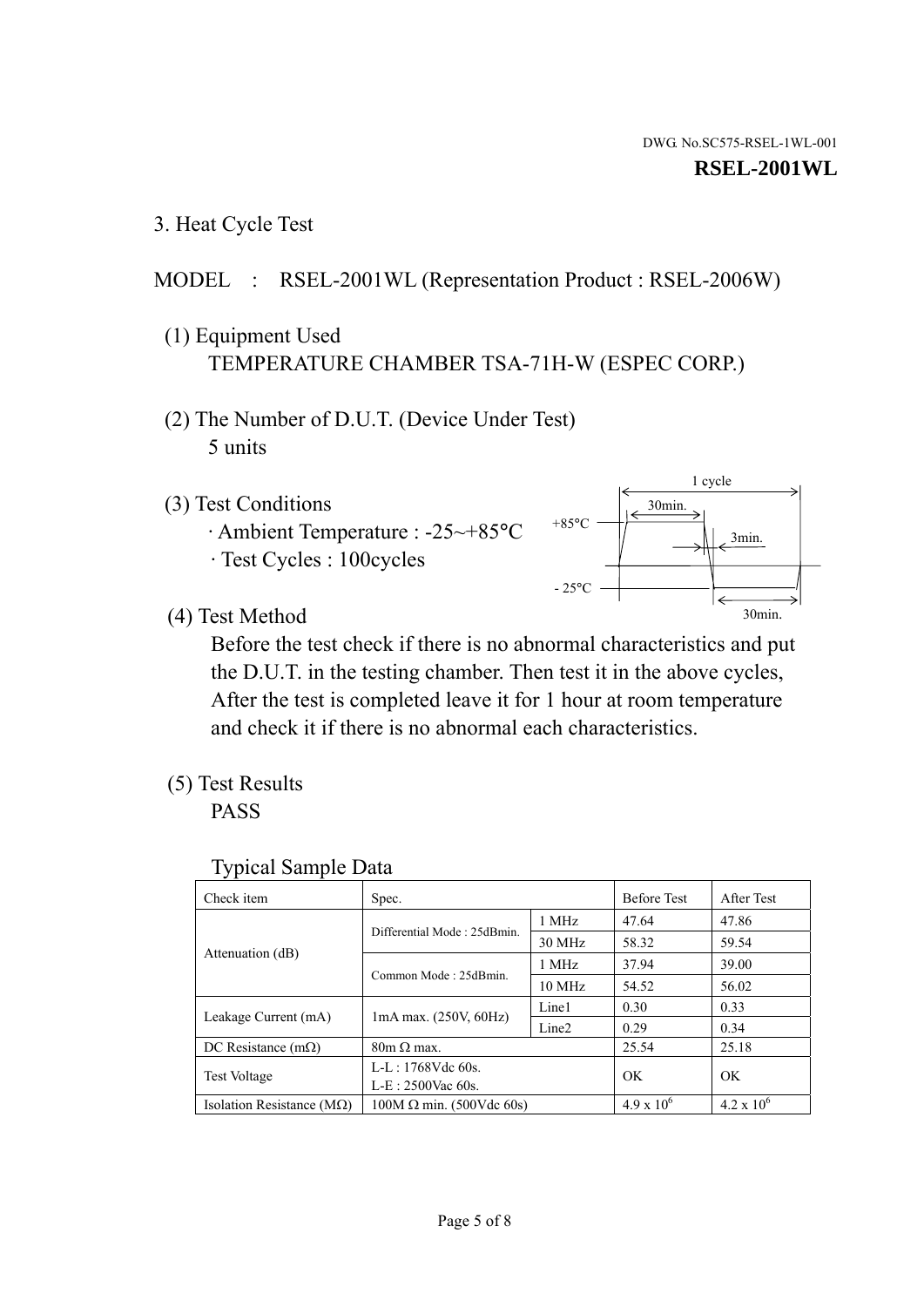4. Humidity Test

## MODEL : RSEL-2001WL (Representation Product : RSEL-2006W)

- (1) Equipment Used TEMP. & HUMID. CHAMBER PR-4KT (ESPEC CORP.)
- (2) The Number of D.U.T. (Device Under Test) 5 units

## (3) Test Conditions

- · Ambient Temperature : +40°C
- · Test Time : 500 hours
- · Ambient Humidity : 90~95% RH No Dewdrop

## (4) Test Method

 Before the test check if there is no abnormal characteristics and put the D.U.T. in the testing chamber. Then test it in the above conditions. After the test is completed leave it for 1 hour at room temperature and check it if there is no abnormal each characteristics.

## (5) Test Results

PASS

| ╯┸                                 |                                 |                   |                     |                     |
|------------------------------------|---------------------------------|-------------------|---------------------|---------------------|
| Check item                         | Spec.                           |                   | <b>Before Test</b>  | After Test          |
|                                    |                                 | 1 MHz             | 47.84               | 45.98               |
|                                    | Differential Mode: 25dBmin.     | 30 MHz            | 55.40               | 55.92               |
| Attenuation (dB)                   | Common Mode: 25dBmin.           | 1 MHz             | 37.24               | 37.92               |
|                                    |                                 | $10 \text{ MHz}$  | 53.44               | 54.30               |
| Leakage Current (mA)               | $1mA$ max. $(250V, 60Hz)$       | Line1             | 0.29                | 0.29                |
|                                    |                                 | Line <sub>2</sub> | 0.30                | 0.28                |
| DC Resistance $(m\Omega)$          | $80m \Omega$ max.               |                   | 25.32               | 25.60               |
| <b>Test Voltage</b>                | $L-L: 1768Vdc$ 60s.             |                   | OK                  | OK.                 |
|                                    | $L-E: 2500$ Vac 60s.            |                   |                     |                     |
| Isolation Resistance ( $M\Omega$ ) | $100M \Omega$ min. (500Vdc 60s) |                   | $4.3 \times 10^{6}$ | $4.9 \times 10^{6}$ |

#### Typical Sample Data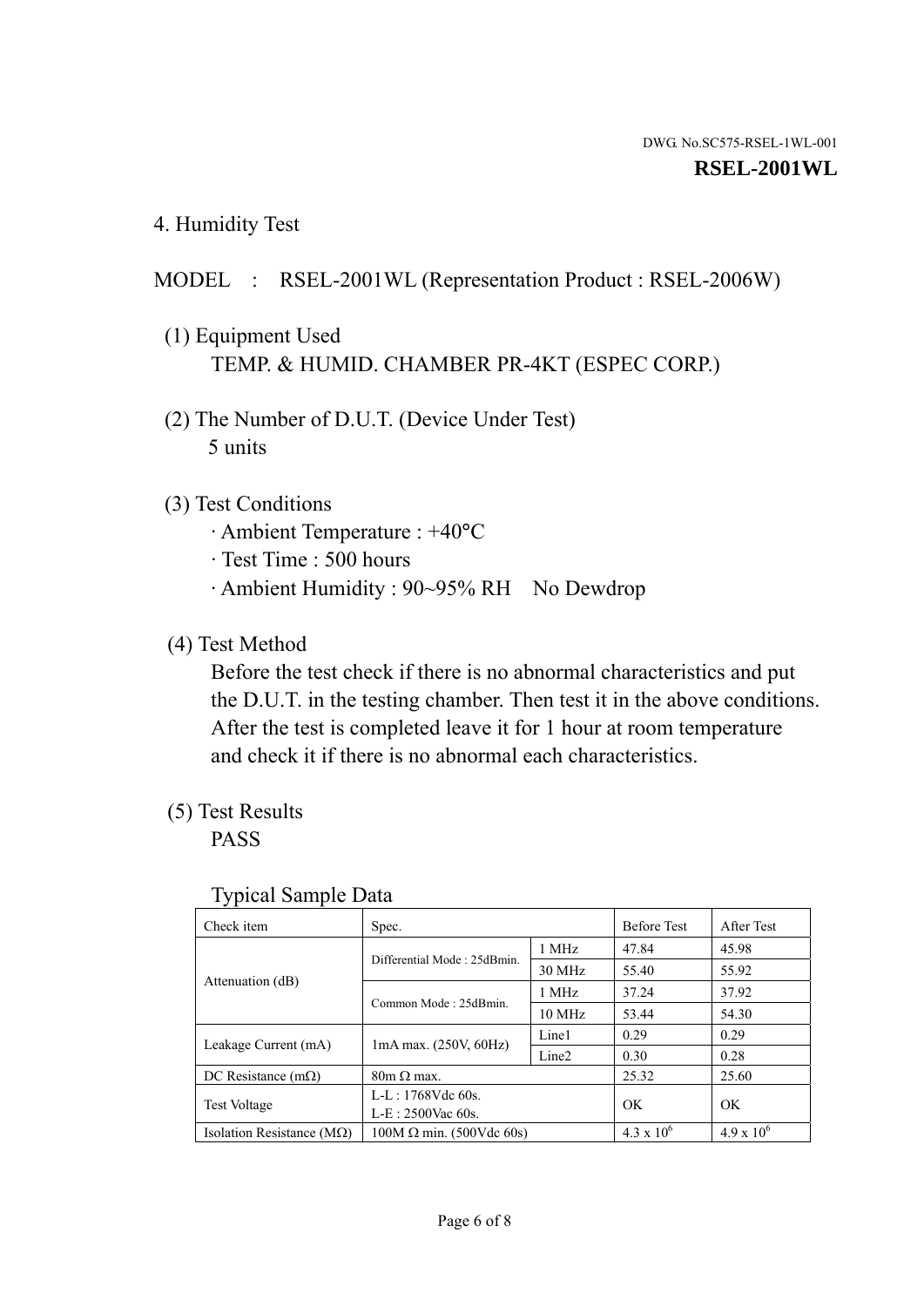5. High Temperature Resistance Test

### MODEL : RSEL-2001WL (Representation Product : RSEL-2006W)

- (1) Equipment Used TEMPERATURE CHAMBER PHH-300 ( ESPEC CORP.)
- (2) The Number of D.U.T. (Device Under Test) 5 units
- (3) Test Conditions
	- · Ambient Temperature : +55°C
	- · Test Time : 500 hours
	- · Operating : DC 6A
- (4) Test Method

 Before the test check if there is no abnormal characteristics and put the D.U.T. in the testing chamber. Then test it in the above conditions. After the test is completed leave it for 1 hour at room temperature and check it if there is no abnormal each characteristics.

(5) Test Results

PASS

| ╯┸                                 |                                 |                   |                     |                     |
|------------------------------------|---------------------------------|-------------------|---------------------|---------------------|
| Check item                         | Spec.                           |                   | <b>Before Test</b>  | After Test          |
| Attenuation (dB)                   | Differential Mode: 25dBmin.     | 1 MHz             | 47.32               | 47.38               |
|                                    |                                 | 30 MHz            | 55.64               | 57.74               |
|                                    | Common Mode: 25dBmin.           | 1 MHz             | 37.52               | 38.78               |
|                                    |                                 | 10 MHz            | 54.78               | 56.06               |
| Leakage Current (mA)               | $1mA$ max. $(250V, 60Hz)$       | Line1             | 0.30                | 0.30                |
|                                    |                                 | Line <sub>2</sub> | 0.31                | 0.31                |
| DC Resistance $(m\Omega)$          | $80m \Omega$ max.               |                   | 25.10               | 25.44               |
| <b>Test Voltage</b>                | $L-L: 1768Vdc$ 60s.             |                   | OK                  | OK                  |
|                                    | $L-E: 2500$ Vac 60s.            |                   |                     |                     |
| Isolation Resistance ( $M\Omega$ ) | $100M \Omega$ min. (500Vdc 60s) |                   | $4.4 \times 10^{6}$ | $5.1 \times 10^{6}$ |

#### Typical Sample Data